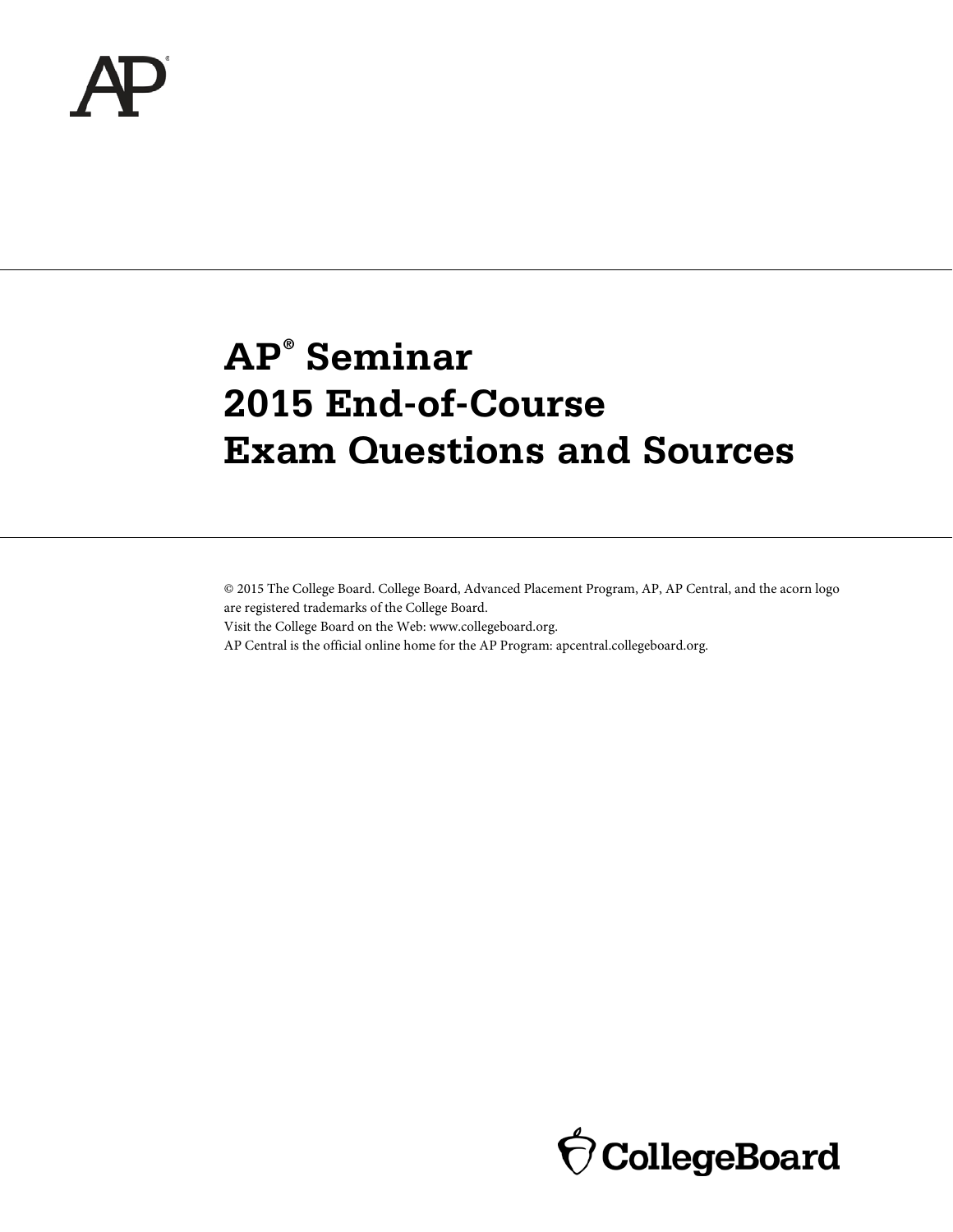## **AP SEMINAR**

## **SECTION I**

# **Part A**

# **Suggested time — 30 minutes**

**Directions:** Read the passage below and then respond to the following three questions.

- 1. Identify the author's argument, main idea, or thesis. (*3 points*)
- 2. Explain the author's line of reasoning by identifying the claims used to build the argument and the connections between them. (*6 points*)
- 3. Evaluate the effectiveness of the evidence the author uses to support the claims made in the argument. (*6 points*)

Write your responses to Part A on the designated pages in the Section I: Free Response booklet.

From "Snoozers Are, in Fact, Losers" by Maria Konnikova (*The New Yorker*, December 10, 2013)

On a typical workday morning, if you're like most people, you don't wake up naturally. Instead, the ring of an alarm clock probably jerks you out of sleep. Depending on when you went to bed, what day of the week it is, and how deeply you were sleeping, you may not understand where you are, or why there's an infernal chiming sound. Then you throw out your arm and hit the snooze button, silencing the noise for at least a few moments. Just another couple of minutes, you think. Then maybe a few minutes more.

It may seem like you're giving yourself a few extra minutes to collect your thoughts. But what you're actually doing is making the wake-up process more difficult and drawn out. If you manage to drift off again, you are likely plunging your brain back into the beginning of the sleep cycle, which is the worst point to be woken up—and the harder we feel it is for us to wake up, the worse we think we've slept....

One of the consequences of waking up suddenly, and too early, is a phenomenon called sleep inertia. First given a name in 1976, sleep inertia refers to that period between waking and being fully awake when you feel groggy. The more abruptly you are awakened, the more severe the sleep inertia. While we may feel that we wake up quickly enough, transitioning easily between sleep mode and awake

mode, the process is in reality far more gradual. Our brain-stem arousal systems (the parts of the brain responsible for basic physiological functioning) are activated almost instantly. But our cortical regions, especially the prefrontal cortex (the part of the brain involved in decision-making and self-control), take longer to come on board.

In those early waking minutes, our memory, reaction time, ability to perform basic mathematical tasks, and alertness and attention all suffer. Even simple tasks, like finding and turning on the light switch, become far more complicated. As a result, our decisions are neither rational nor optimal. In fact, according to Kenneth Wright, a neuroscientist and chronobiology expert, "Cognition is best several hours prior to habitual sleep time, and worst near habitual wake time." In the grip of sleep inertia, we may well do something we know we shouldn't. Whether or not to hit the snooze button is just about the first decision we make. Little wonder that it's not always the optimal one.

Other research has found that sleep inertia can last two hours or longer. In one study that monitored people for three days in a row, the sleep researchers Charles Czeisler and Megan Jewett and their colleagues at Harvard Medical School found that

**-2-**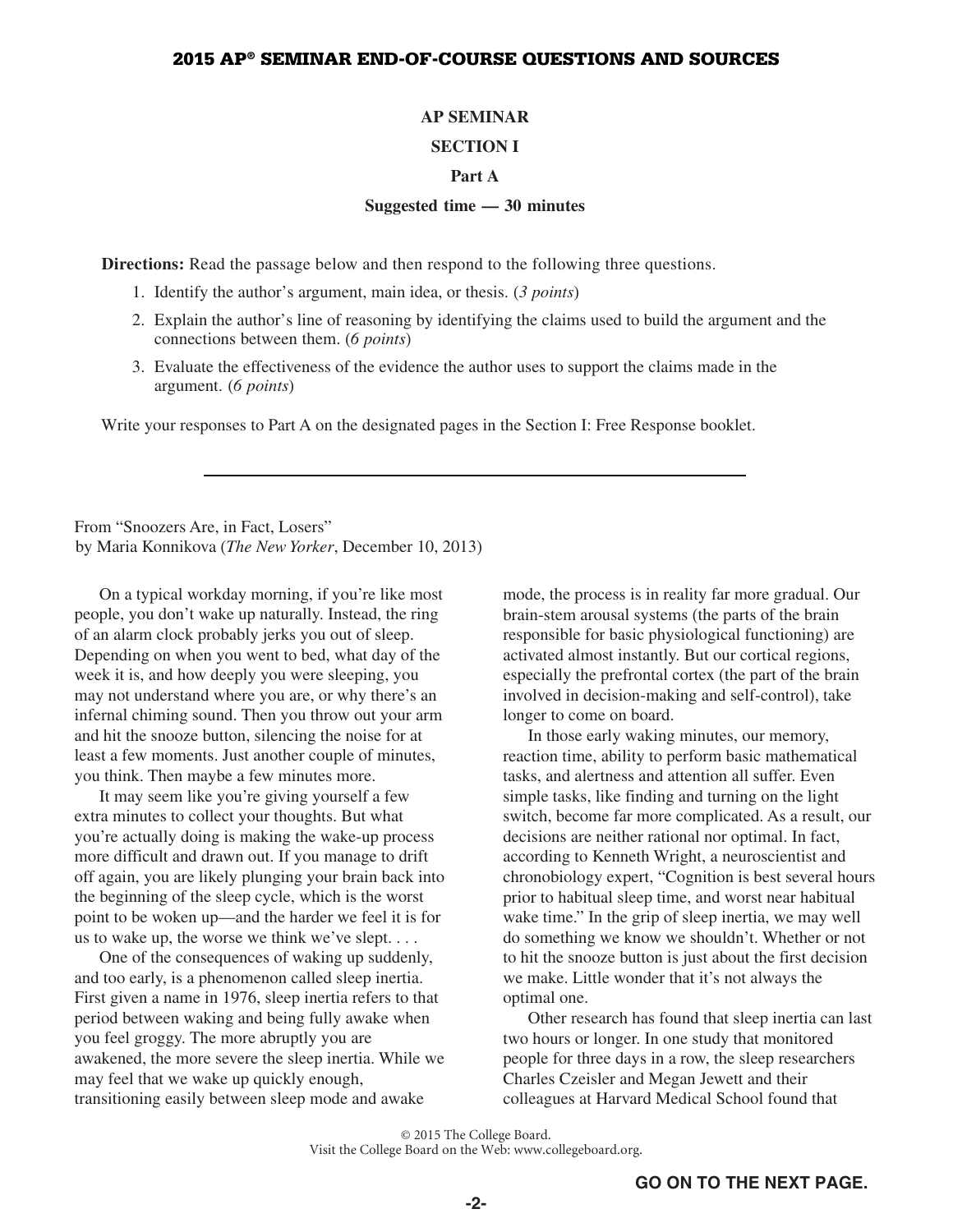sleep inertia took anywhere from two to four hours to disappear completely. While the participants said they *felt* awake after two-thirds of an hour, their cognitive faculties didn't entirely catch up for several hours. Eating breakfast, showering, or turning on all the lights for maximum morning brightness didn't mitigate the results. No matter what, our brains take far longer than we might expect to get up to speed.

When we do wake up naturally, as on a relaxed weekend morning, we do so based mainly on two factors: the amount of external light and the setting of our internal alarm clock—our circadian rhythm. The internal clock isn't perfectly correlated with the external one, and so every day, we use outside time cues, called zeitgebers, to make fine adjustments that mimic the changes in light and dark that take place throughout the year.

The difference between one's actual, socially mandated wake-up time and one's natural, biologically optimal wake-up time is something that Till Roenneberg, a professor of chronobiology at Ludwig-Maximilians University in Munich, calls "social jetlag." It's a measurement not of sleep duration but of sleep timing: Are we sleeping in the windows of time that are best for our bodies? According to Roenneberg's most recent estimates, based on a database of more than sixty-five thousand people, approximately a third of the population suffers from extreme social jetlag—an average difference of over two hours between their natural waking time and their socially obligated one. Sixty-nine per cent suffer from a milder form, of at least one hour.

Roenneberg and the psychologist Marc Wittmann have found that the chronic mismatch between biological and social sleep time comes at a high cost: alcohol, cigarette, and caffeine use increase—and each hour of social jetlag correlates with a roughly thirty-three per cent greater chance of obesity. "The practice of going to sleep and waking up at 'unnatural' times," Roenneberg says, "could be the most prevalent high-risk behaviour in modern society." According to Roenneberg, poor sleep timing stresses our system so much that it is one of the reasons that night-shift workers often suffer higher-than-normal rates of cancer, potentially fatal heart conditions, and other chronic diseases, like metabolic syndrome and diabetes. Another study, published earlier this year and focussing on medical-school performance, found that sleep timing, more than length or quality, affected how well

students performed in class and on their preclinical board exams. It didn't really matter how long they had slept or whether they saw themselves as morning people or not; what made a difference was when they actually went to bed—and when they woke up. It's bad to sleep too little; it's also bad, and maybe even worse, to wake up when it's dark.

Fortunately, the effects of sleep inertia and social jetlag seem to be reversible. When Wright asked a group of young adults to embark on a weeklong camping trip, he discovered a striking pattern: before the week was out, the negative sleep patterns that he'd previously observed disappeared. In the days leading up to the trip, he had noted that the subjects' bodies would begin releasing the sleep hormone melatonin about two hours prior to sleep, around 10:30 P.M. A decrease in the hormone, on the other hand, took place after wake-up, around 8 A.M. After the camping trip, those patterns had changed significantly. Now the melatonin levels increased around sunset—and decreased just after sunrise, an average of fifty minutes before wake-up time. In other words, not only did the time outside, in the absence of artificial light and alarm clocks, make it easier for people to fall asleep, it made it easier for them to wake up: the subjects' sleep rhythms would start preparing for wake-up just after sunrise, so that by the time they got up, they were far more awake than they would have otherwise been. The sleep inertia was largely gone.

Wright concluded that much of our early morning grogginess is a result of displaced melatonin—of the fact that, under current social-jetlag conditions, the hormone typically dissipates two hours after waking, as opposed to while we're still asleep. If we could just synchronize our sleep more closely with natural light patterns, it would become far easier to wake up. It wouldn't be unprecedented. In the early nineteenth century, the United States had a hundred and forty-four separate time zones. Cities set their own local time, typically so that noon would correspond to the moment the sun reached its apex in the sky; when it was noon in Manhattan, it was five till in Philadelphia. But on November 18, 1883, the country settled on four standard time zones; railroads and interstate commerce had made the prior arrangement impractical. By 1884, the entire globe would be divided into twenty-four time zones. Reverting to hyperlocal time zones might seem like it could lead to a terrible loss of productivity. But who knows what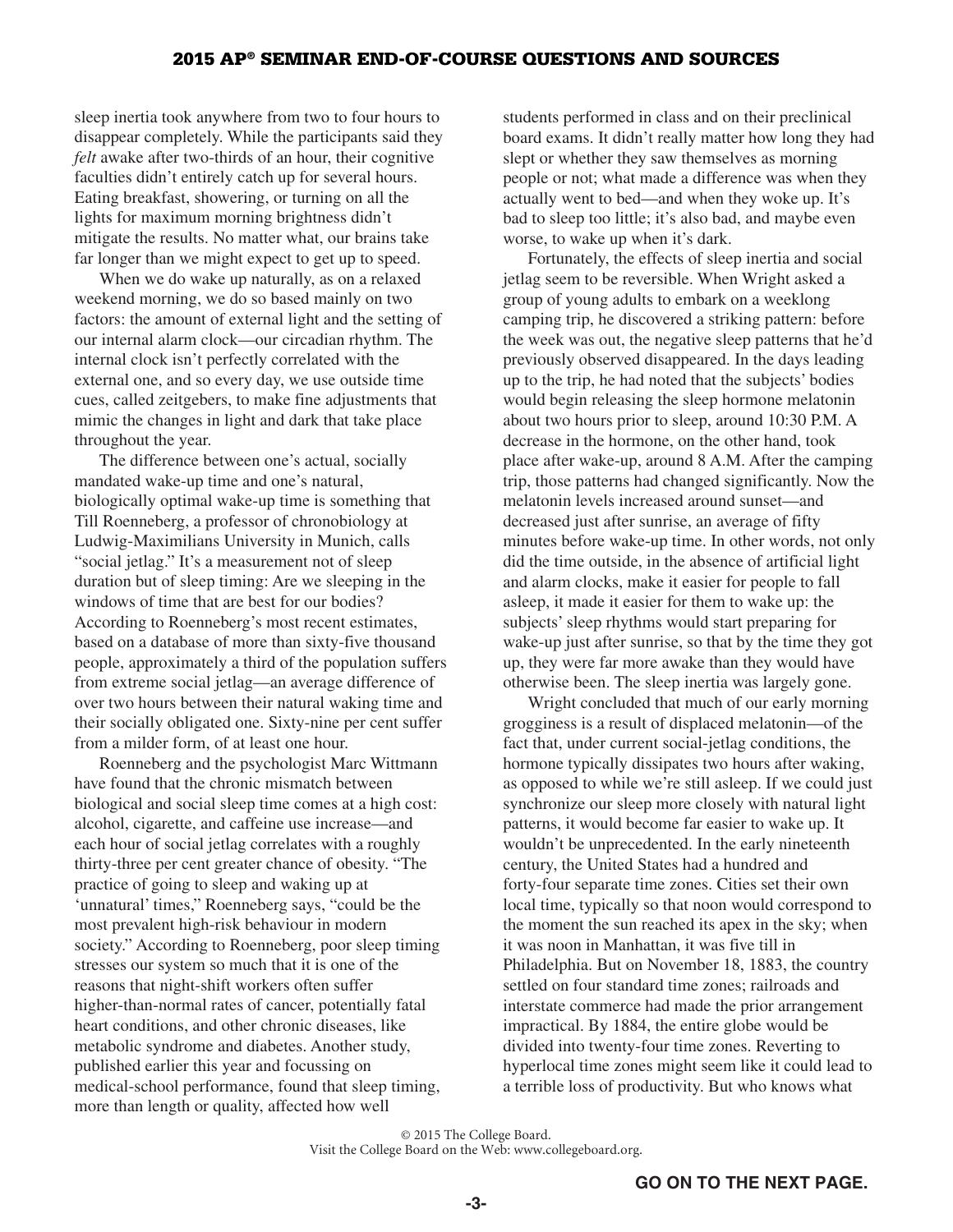could happen if people started work without a two-hour lag, during which their cognitive abilities are only shadows of their full selves?

Theodore Roethke had the right idea when he wrote his famous line "I wake to sleep, and take my waking slow." We do wake to a sleep of sorts: a state of not-quite-alertness, more akin to a sleepwalker's unconscious autopilot than the vigilance and care we'd most like to associate with our own thinking. And taking our waking slow, without the jar of an

alarm and with the rhythms of light and biology, may be our best defense against the thoughtlessness of a sleep-addled brain, a way to insure that, when we do wake fully, we are making the most of what our minds have to offer.

© The New Yorker/Maria Konnikova/Condé Nast

# **END OF PART A GO ON TO PART B.**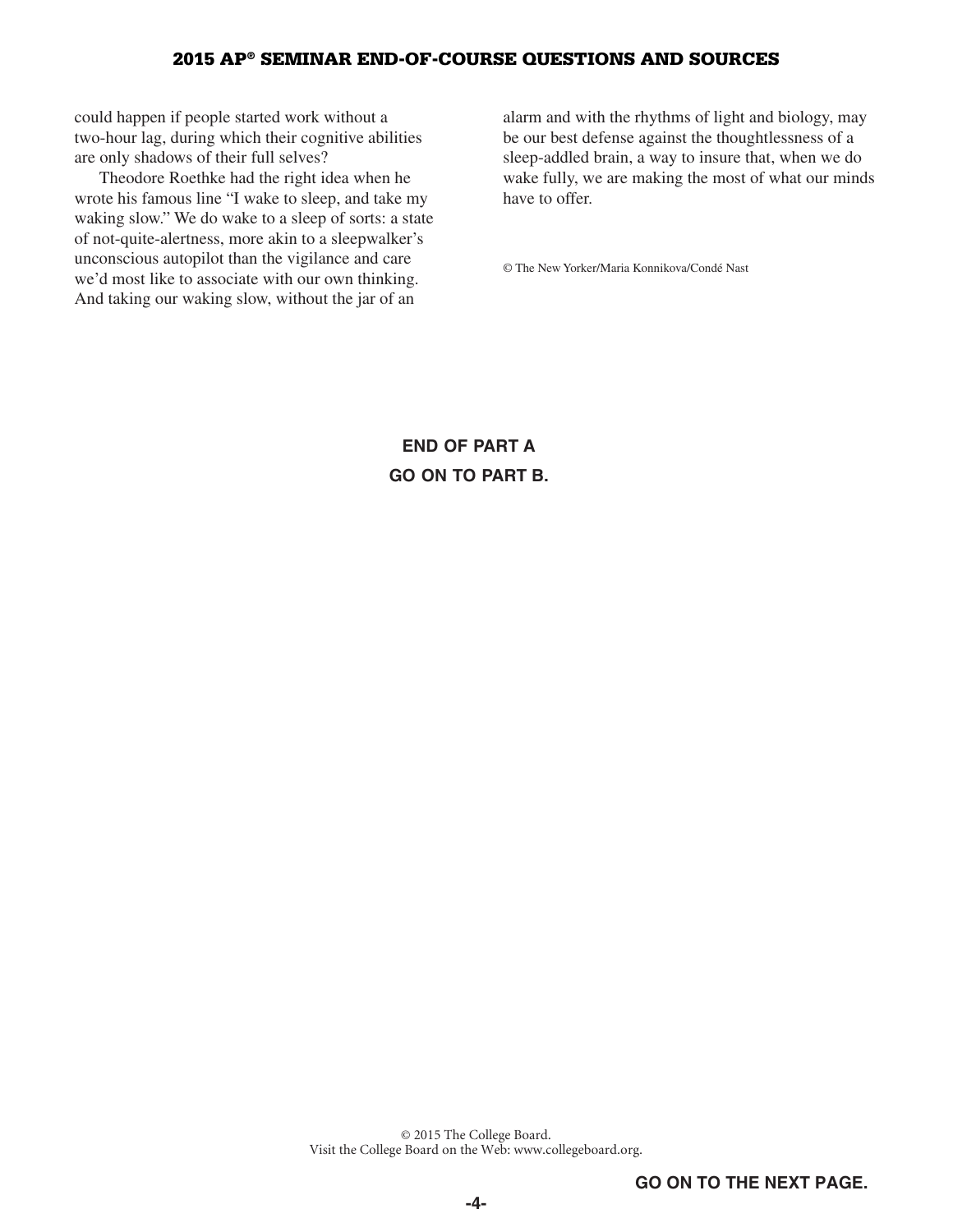#### **Part B**

**Suggested time — 60 minutes** 

**Directions:** Read the following two articles carefully, paying attention to their perspectives, implications, and limitations. Then, write an essay that compares the two arguments by evaluating their effectiveness. In your essay, address the relevance and credibility of the evidence each presents to support the authors' lines of reasoning.

Write your response to Part B on the designated pages in the Section I: Free Response booklet.

# **Article A**

From "Antisocial networks: how to avoid Facebook 'friends' and irritate people" by Gareth Rubin (*The Observer*, May 31, 2014)

Think that Facebook, Twitter, Instagram and their ilk are out of control, and you would like to regain some of the privacy you once enjoyed? Help may be at hand in the form of "antisocial networking"—a clutch of new apps and websites designed to hide you from the seemingly irresistible march of technological intrusion.

Proudly billing itself as "the antisocial network," Cloak works by turning social media against itself, mining real-time geographical location data from Facebook, Twitter, Instagram and Foursquare accounts to warn you if your "friends" are nearby. This enables you to take a different route and avoid meeting them. While it may be of particular use to cheating spouses, its creators insist that its purpose is broad: "Avoid exes, co-workers, that guy who likes to stop and chat, anyone you'd rather not run into," it says.

"I think that the age of mass social networking has reached its peak, at least for us first-worlders," said Cloak's co-creator Chris Baker, who also founded the hugely successful viral news platform BuzzFeed. "Platforms like Facebook and Twitter are public arenas where we cultivate versions of ourselves that are well-manicured, mostly false, and always 'on.' I think that is what's beginning to wane. We're exhausted from it and by it. Now platforms that enable ephemeral, private and very loose moments are starting to become hugely mainstream. Antisocial stuff is on the rise. Social has had its moment in the sun. Now people are beginning to revolt."

Similar in function to Cloak is Split. Its creator, Udi Dagan, echoed Baker's assessment. "Social networking has got to a stage where we have all realised this is just too much. We need to regain control over our lives," he said. "The virtual world and the real world—it's all a mix and it's becoming overwhelming. So we will see more and more technology that will help us reclaim our space and create the necessary separation."

Last year the American writer Jonathan Franzen bemoaned the omnipresence of social networking which forces us to interact constantly with others, rather than spending time in our own thoughts. "Who has time to read literature when there are so many blogs to keep up with, so many food fights to follow on Twitter?" he asked in a book, *The Kraus Project.* 

There is evidence that Facebook and Twitter make many of us unhappy as they push us to maintain an unrealistically positive public persona. A recent University of London study explained: "The public nature of a user's Facebook profile means that users' social lives are particularly open to scrutiny from others." And the network can even break up relationships: "Site use can lead to increased jealousy and/or obsessive behaviour, as a result of the opportunities it provides users to access... information about their partner that would not otherwise be accessible."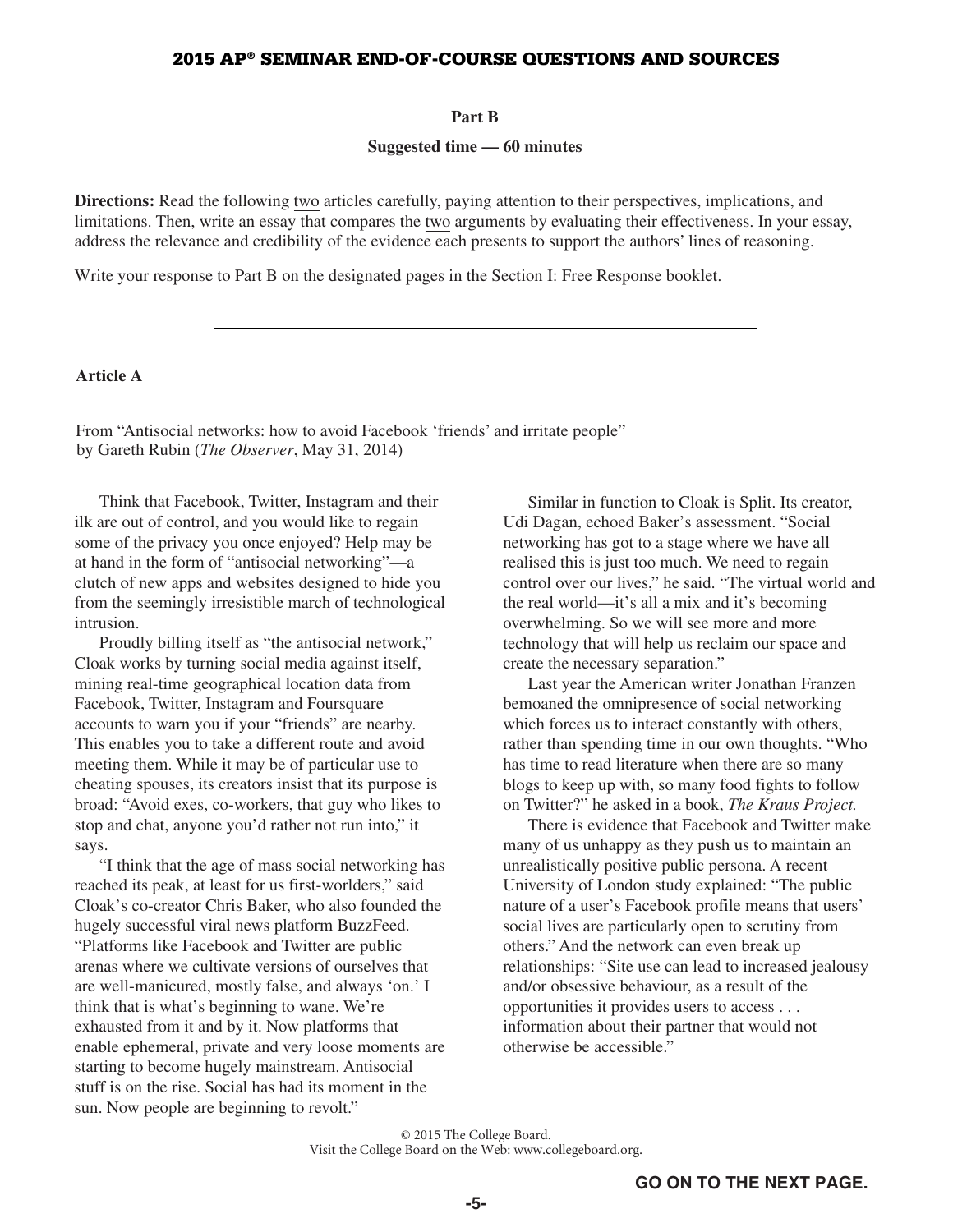The fear of being judged has resulted in social networking excluding many people who lack social confidence. For them there is Anomo, a social network for people who only want to reveal little bits of themselves at a time. Once users have built up a relationship with another, they can swap photos and personal details. Around 100,000 people have signed up worldwide.

James Sun, Anomo's co-founder, said the thinking behind Anomo was that social networking had become "too much, too fast . . . At the click of a button people can access your whole life, but in the real world people share things over time. So I set up an app with protective layers, one where people only reveal things when they want."

He believes the shift from the social to the antisocial is only just beginning. "We are going to see more ephemeral networking where things do not persist and where people can conceal their identities. So I don't think this is a blip, I think it's a pendulum swing."

For some, even Anomo can be too personal—sometimes you have something that you feel you cannot reveal even to your closest friends. If you have some gossip to spread or a sensitive subject to discuss, but you don't want it traced back to you, you can try two new services that allow you to post anonymous messages: Whisper and Secret.

Copyright © Guardian News & Media Ltd 2014.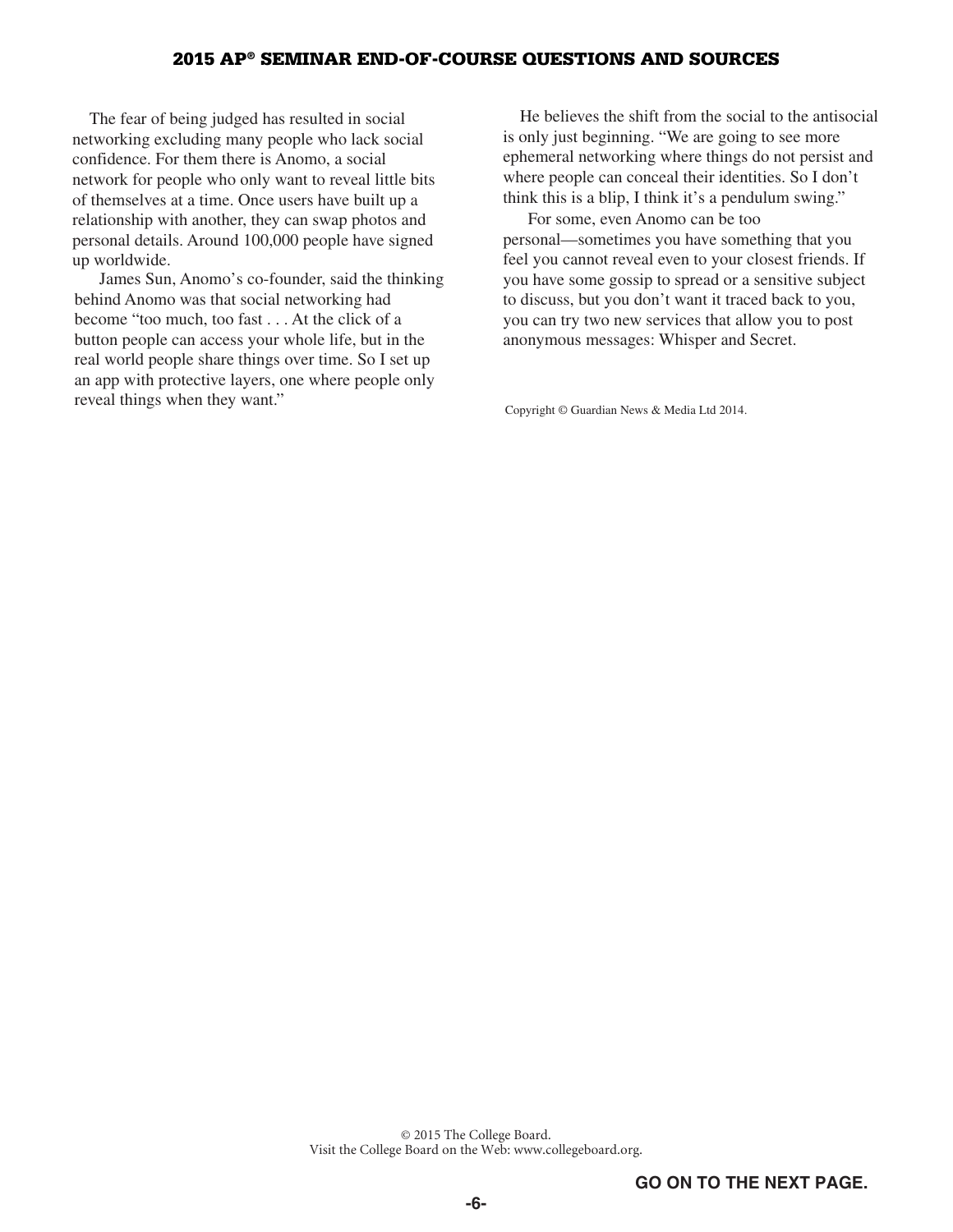#### **Article B**

From "Social Networking in the 1600s" by Tom Standage (*The New York Times*, June 22, 2013)

Social networks stand accused of being enemies of productivity. According to one popular (if questionable) infographic circulating online, the use of Facebook, Twitter and other such sites at work costs the American economy \$650 billion each year. Our attention spans are atrophying, our test scores declining, all because of these "weapons of mass distraction."

Yet such worries have arisen before. In England in the late 1600s, very similar concerns were expressed about another new media-sharing environment, the allure of which seemed to be undermining young people's ability to concentrate on their studies or their work: the coffeehouse. It was the social-networking site of its day.

Like coffee itself, coffeehouses were an import from the Arab world. England's first coffeehouse opened in Oxford in the early 1650s, and hundreds of similar establishments sprang up in London and other cities in the following years. People went to coffeehouses not just to drink coffee, but to read and discuss the latest pamphlets and news-sheets and to catch up on rumor and gossip....

The diary of Samuel Pepys, a government official, is punctuated by variations of the phrase "thence to the coffeehouse." His entries give a sense of the wide-ranging conversations he found there. The ones for November 1663 alone include references to "a long and most passionate discourse between two doctors," discussions of Roman history, how to store beer, a new type of nautical weapon and an approaching legal trial.

One reason these conversations were so lively was that social distinctions were not recognized within the coffeehouse walls. Patrons were not merely permitted but encouraged to strike up conversations with strangers from entirely different walks of life. As the poet Samuel Butler put it, "gentleman, mechanic, lord, and scoundrel mix, and are all of a piece."...

But what was the actual impact of coffeehouses on productivity, education and innovation? Rather than enemies of industry, coffeehouses were in fact crucibles of creativity, because of the way in which they facilitated the mixing of both people and ideas. Members of the Royal Society, England's pioneering scientific society, frequently retired to coffeehouses to extend their discussions. Scientists often conducted experiments and gave lectures in coffeehouses, and because admission cost just a penny (the price of a single cup), coffeehouses were sometimes referred to as "penny universities." It was a coffeehouse argument among several fellow scientists that spurred Isaac Newton to write his "Principia Mathematica," one of the foundational works of modern science....

Now the spirit of the coffeehouse has been reborn in our social-media platforms. They, too, are open to all comers, and allow people from different walks of life to meet, debate, and share information with friends and strangers alike, forging new connections and sparking new ideas. Such conversations may be entirely virtual, but they have enormous potential to bring about change in the real world....

The use of social media in education, meanwhile, is backed by studies showing that students learn more effectively when they interact with other learners. OpenWorm, a pioneering computational biology project started from a single tweet, now involves collaborators around the world who meet via Google + Hangouts. Who knows what other innovations are brewing in the Internet's global coffeehouse?

There is always an adjustment period when new technologies appear. During this transitional phase, which can take several years, technologies are often criticized for disrupting existing ways of doing things. But the lesson of the coffeehouse is that modern fears about the dangers of social networking are overdone. This kind of media, in fact, has a long history: Martin Luther's use of pamphlets in the Reformation casts new light on the role of social media in the Arab Spring, for example, and there are parallels between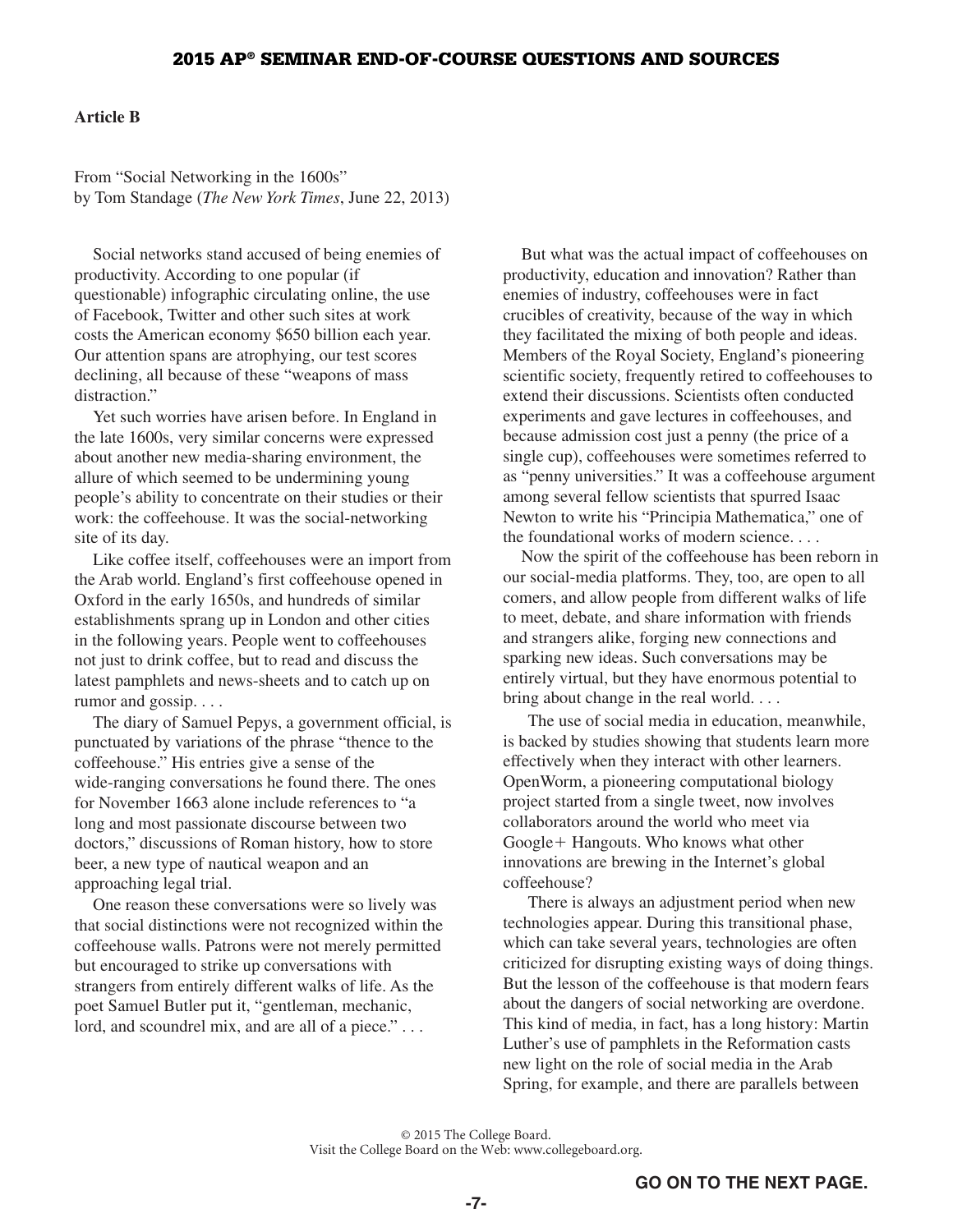the gossipy poems that circulated in pre-Revolutionary France and the uses of microblogging in modern China.

As we grapple with the issues raised by new technologies, there is much we can learn from the past.

From The New York Times, June 23, 2013. © 2013 The New York Times. All rights reserved. Used by permission and protected by the Copyright Laws of the United States. The printing, copying, redistribution, or retransmission of this Content without express written permission is prohibited.

**STOP** 

**END OF SECTION I**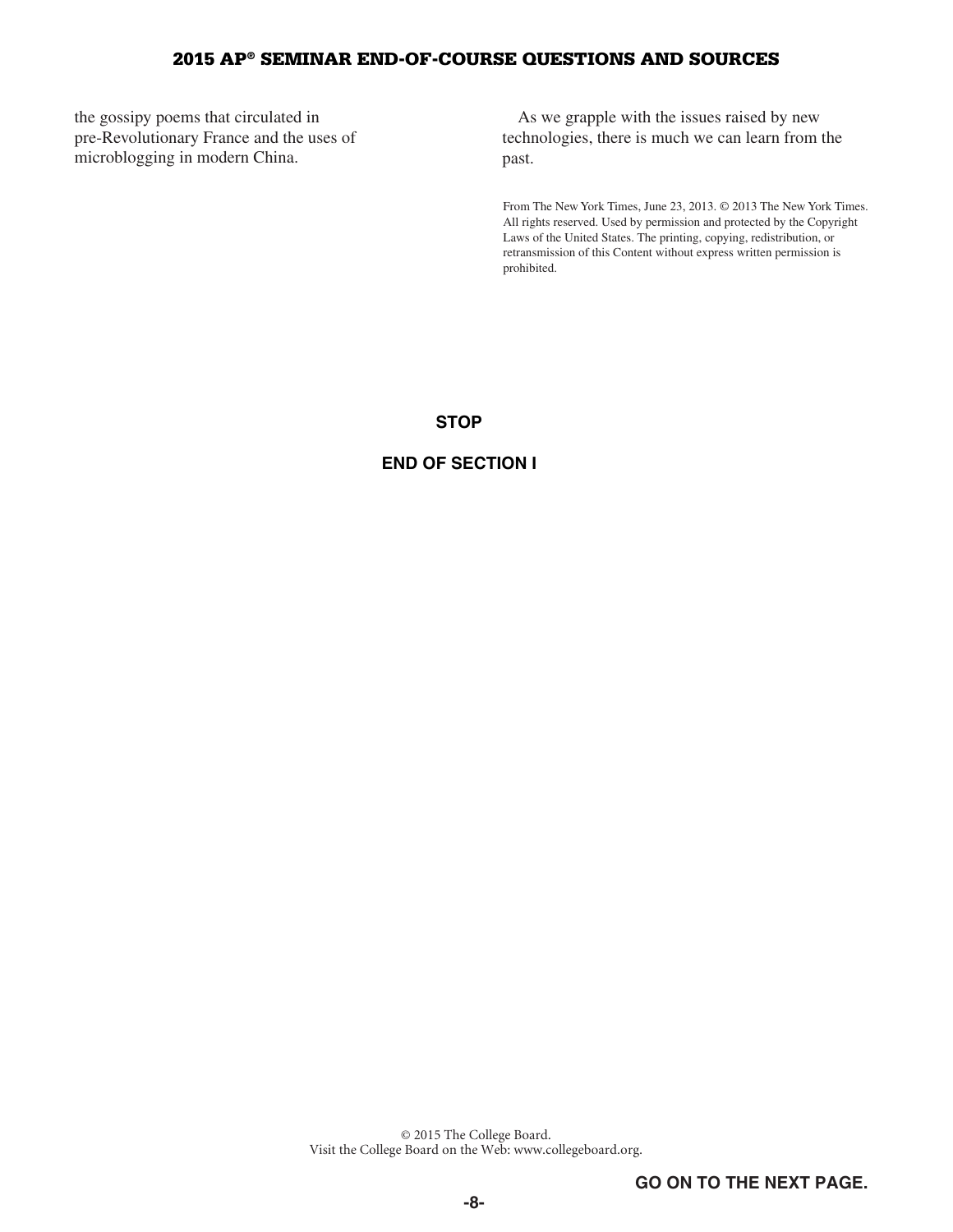# **AP SEMINAR**

**SECTION II** 

**Time — 90 minutes** 

**Directions:** Read the four sources carefully, focusing on a theme or issue that connects them and the different perspective each represents. Then, write a logically organized, well-reasoned, and well-written argument that presents your own perspective on the theme or issue you identified. You must incorporate at least two of the sources provided and link the claims in your argument to supporting evidence. You may also use the other provided sources or draw upon your own knowledge. In your response, refer to the provided sources as Source A, Source B, Source C, or Source D, or by the author's name.

Write your response in the Section II: Free Response booklet.

**Source A** 

From "Credit in China: A Culture of Consumer Spending?" (Knowledge@Wharton, January 31, 2013)

"I'm a little embarrassed." Liu Jing leaned in closer and lowered her voice, revealing for the first time a hint of discomfort since the topic of credit cards had been broached. After a pause, she smiled, took a breath and said, "but let's chat."

Liu was born in Henan, a province in central China 600 miles northwest of Shanghai. Despite coming from a solidly working-class family, she was encouraged to study hard as a child and prepare for the *gao kao*, China's rigorous college-placement examination. She received high marks and earned a coveted position at a public university in Beijing  $\ldots$  [after which] she landed a position as a junior executive at a digital advertising firm.  $\ldots$ 

Soon after entering the workforce, however, Liu began to grapple with economic reality. Her salary barely covered her rent and other basic necessities. She also realized that with Western friends came lifestyle choices. If she wanted to maintain her English skills, she would have to be comfortable accompanying her Western friends to restaurants and bars, which meant additional spending.

On the back of a napkin, Liu spelled out her financial conundrum. As a junior executive, she netted 5,000 RMB (US \$800) a month after taxes. From this, she paid 2,000 RMB (US \$320) per month in rent for a shared flat near Beijing's fourth ring road. This left her with 3,000 RMB (US \$480) a month in disposable income, or 100 RMB (US \$16) a day. With this sum, she had to cover her remaining living expenses. Liu tried to stretch her income as best she could, but when she suddenly lost her job due to a company acquisition, she was hard-pressed to make ends meet.

At this moment, a friend recommended that Liu apply for a UnionPay credit card from one of China's large state-owned banks. She was hesitant at first, given the Chinese cultural tendency to avoid borrowing, but this was the help she needed. As she was no longer employed and was in a weak position to apply for a line of credit, she begged a friend in the accounting department of her former company to forge the necessary documents to show she was still employed and had a monthly income. Begrudgingly, her friend helped. A month later, Liu had her first credit card.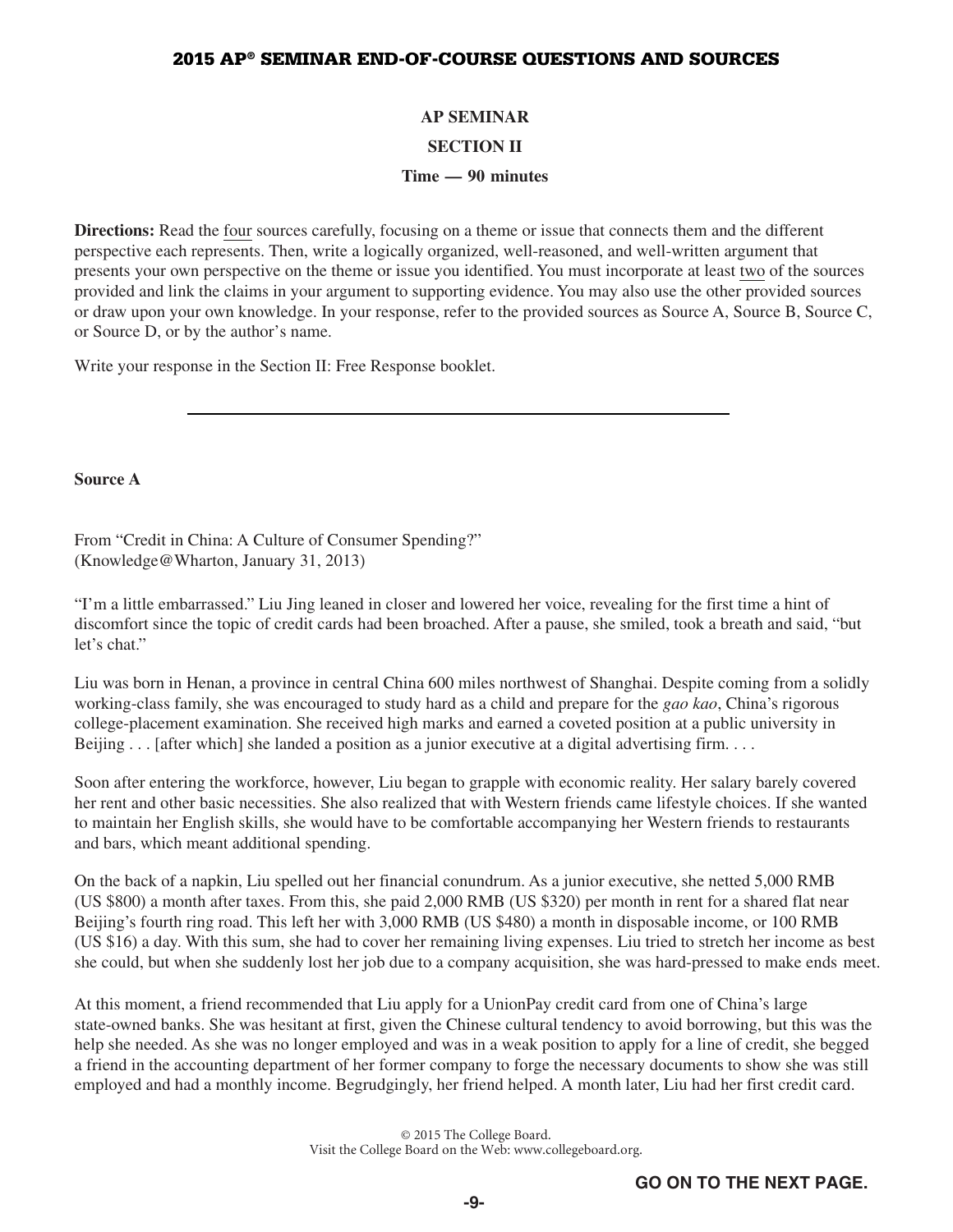At first, Liu used the card to make ends meet. She would borrow against her credit at the beginning of the month and pay off most of the balance within 30 days. But as time went on, the allure of this "extra" income and the social benefits it allowed compelled Liu to slowly increase her borrowing. She soon discovered that borrowing is a slippery slope....

## **A Variety of Credit Options**

MasterCard projects that annual credit card spending in China will more than double by 2025, and over the next decade, the country is expected to become the largest credit card market in the world by number of issued cards, overtaking the United States. Although the figure is high, it is worth noting that in China, credit cards are still used mostly for large-ticket items, while cash is still the predominant payment method for smaller purchases....

. . . China's rapidly aging population and the government's one-child policy have created a "sandwich generation": those married with a young child and aging parents who have significant financial responsibilities that lead to higher credit card use. A Jiao Tong University study also examined attitude factors that drive credit card use, concluding that "social power," the desire to display material wealth, played a significant role in the willingness to take on debt. These findings point to the adoption of Western consumer-centric attitudes and the shedding of traditional reluctance to take on debt among young, urban Chinese.

From Knowledge@Wharton, January 31, 2013. © 2013 Knowledge@Wharton. All rights reserved. Used by permission and protected by the Copyright Laws of the United States. The printing, copying, redistribution, or retransmission of this Content without express written permission is prohibited.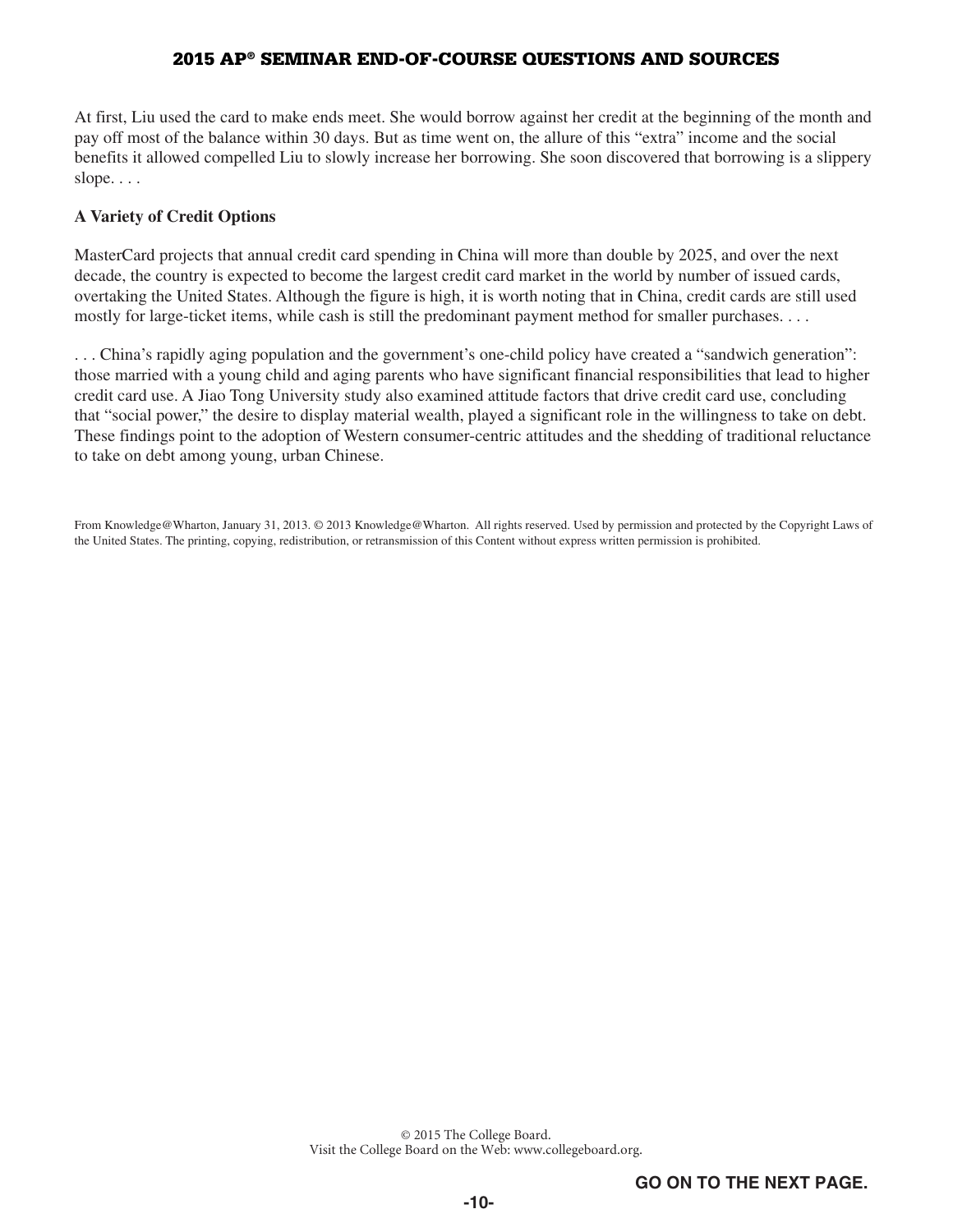#### **Source B**

From "Poverty Facts and Stats" by Anup Shah (Globalissues.org, January 7, 2013)

- At least 80% of humanity lives on less than \$10 a day.
- More than 80 percent of the world's population lives in countries where income differentials are widening.
- The poorest 40 percent of the world's population accounts for 5 percent of global income. The richest 20 percent accounts for three-quarters of world income.
- According to UNICEF, 22,000 children die each day due to poverty. And they "die quietly in some of the poorest villages on earth, far removed from the scrutiny and the conscience of the world. Being meek and weak in life makes these dying multitudes even more invisible in death."...
- In 2005, the wealthiest 20% of the world accounted for 76.6% of total private consumption. The poorest fifth just 1.5%:

**SHARE OF WORLD'S PRIVATE** 



Source: World Bank Development Indicators 2008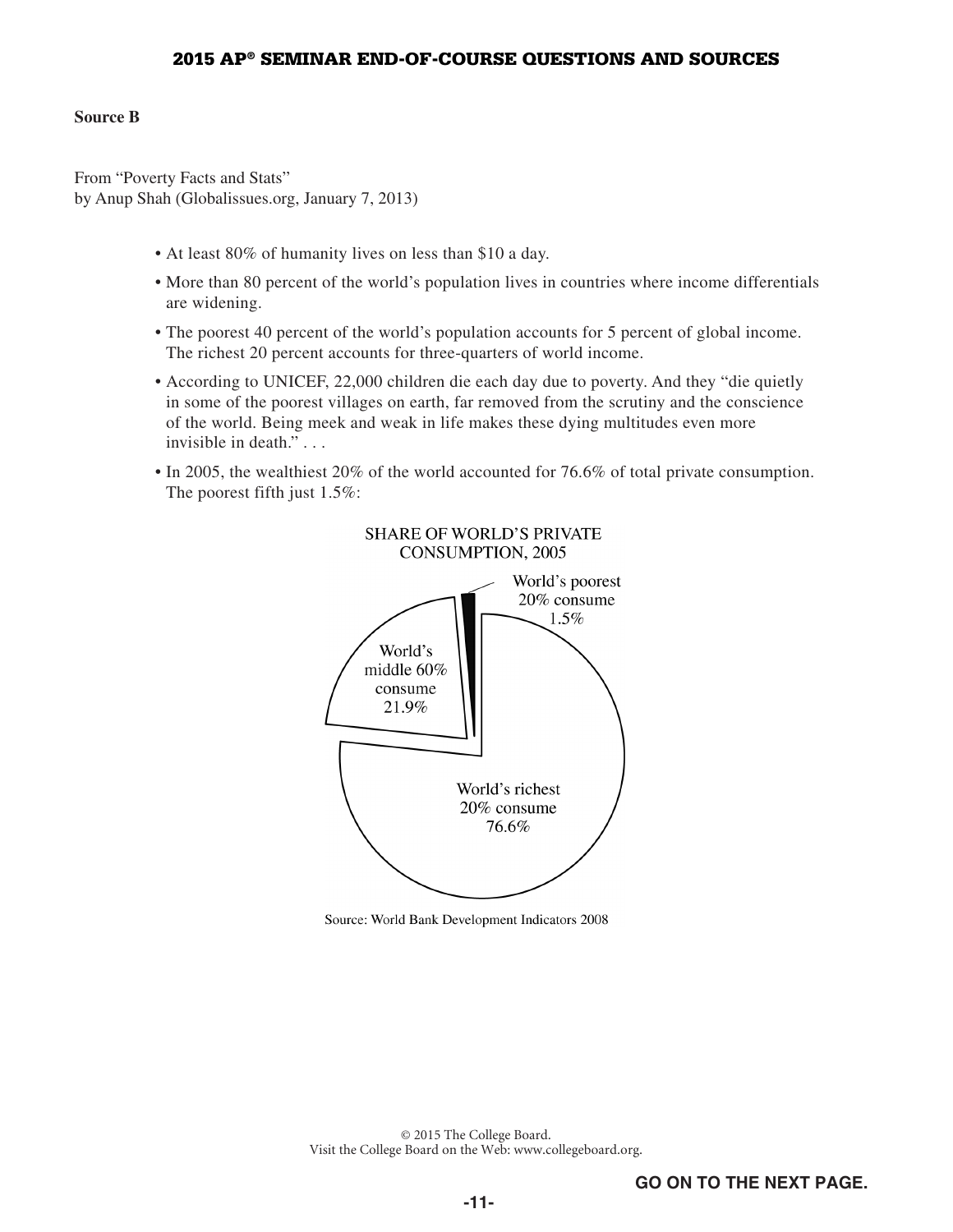• The poorest 10% accounted for just 0.5% and the wealthiest 10% accounted for 59% of all [private] consumption:



INEQUALITY OF CONSUMPTION, 2005

Source: World Bank Development Indicators 2008

- The GDP (Gross Domestic Product) of the 41 Heavily Indebted Poor Countries (567 million people) is less than the wealth of the world's 7 richest people combined.
- World gross domestic product (world population approximately 6.5 billion) in 2006 was \$48.2 trillion in 2006.
	- The world's wealthiest countries (approximately 1 billion people) accounted for \$36.6 trillion dollars (76%).
	- The world's billionaires—just 497 people (approximately 0.000008% of the world's population)—were worth \$3.5 trillion (over 7% of world GDP).
	- Low income countries (2.4 billion people) accounted for just \$1.6 trillion of GDP (3.3%).
	- Middle income countries (3 billion people) made up the rest of GDP at just over \$10 trillion  $(20.7\%)$ .
- The world's low income countries (2.4 billion people) account for just 2.4% of world exports.
- The total wealth of the top 8.3 million people around the world "rose 8.2 percent to \$30.8" trillion in 2004, giving them control of nearly a quarter of the world's financial assets."
	- •... [A]bout 0.13% of the world's population controlled 25% of the world's financial assets in 2004.
	- A conservative estimate for 2010 finds that at least a third of all private financial wealth, and nearly half of all offshore wealth, is now owned by the world's richest 91,000 people—just 0.001% of the world's population.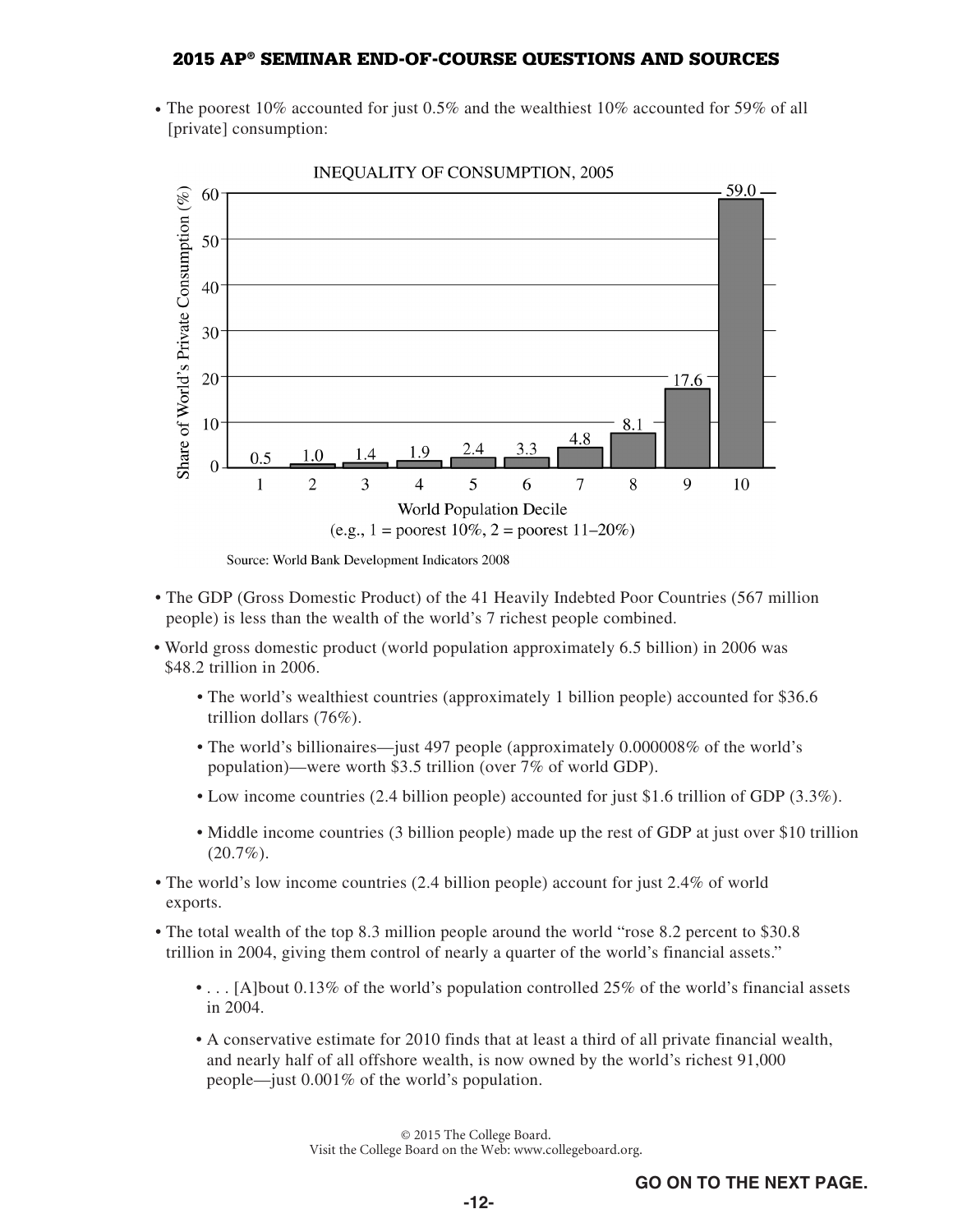- The next 51 percent of all wealth is owned by the next 8.4 million—just 0.14% of the world's population. Almost all of it has managed to avoid all income and estate taxes, either by the countries where it has been invested and or where it comes from.
- For every \$1 in aid a developing country receives, over \$25 is spent on debt repayment.
- [Fifty-one] percent of the world's... hundred wealthiest bodies are corporations.
- The wealthiest nation on Earth has the widest gap between rich and poor of any industrialized nation.
- The poorer the country, the more likely it is that debt repayments are being extracted directly from people who neither contracted the loans nor received any of the money.
- In 1960, the 20% of the world's people in the richest countries had 30 times the income of the poorest 20%—in 1997, 74 times as much.

An analysis of long-term trends shows the distance between the richest and poorest countries was about:

- a. 3 to 1 in 1820
- b. 11 to 1 in 1913
- c. 35 to 1 in 1950
- d. 44 to 1 in 1973
- e. 72 to 1 in 1992

• Consider the global priorities in spending in 1998:

| <b>Global Priority</b>                    | \$ U.S. Billions |
|-------------------------------------------|------------------|
| Cosmetics in the United States            | 8                |
| Ice cream in Europe                       | 11               |
| Perfumes in Europe and the United States  | 12               |
| Pet foods in Europe and the United States | 17               |
| Business entertainment in Japan           | 35               |
| Cigarettes in Europe                      | 50               |
| Alcoholic drinks in Europe                | 105              |
| Narcotic drugs in the world               | 400              |
| Military spending in the world            | 780              |

• And compare that to what was estimated as *additional* costs to achieve universal access to basic social services in all developing countries:

| <b>Global Priority</b>            | \$ U.S. Billions |
|-----------------------------------|------------------|
| Basic education for all           |                  |
| Water and sanitation for all      |                  |
| Reproductive health for all women |                  |
| Basic health and nutrition        |                  |

Used with permission of Globalissues.org. (<http://www.globalissues.org/article/26/poverty-facts-and-stats>)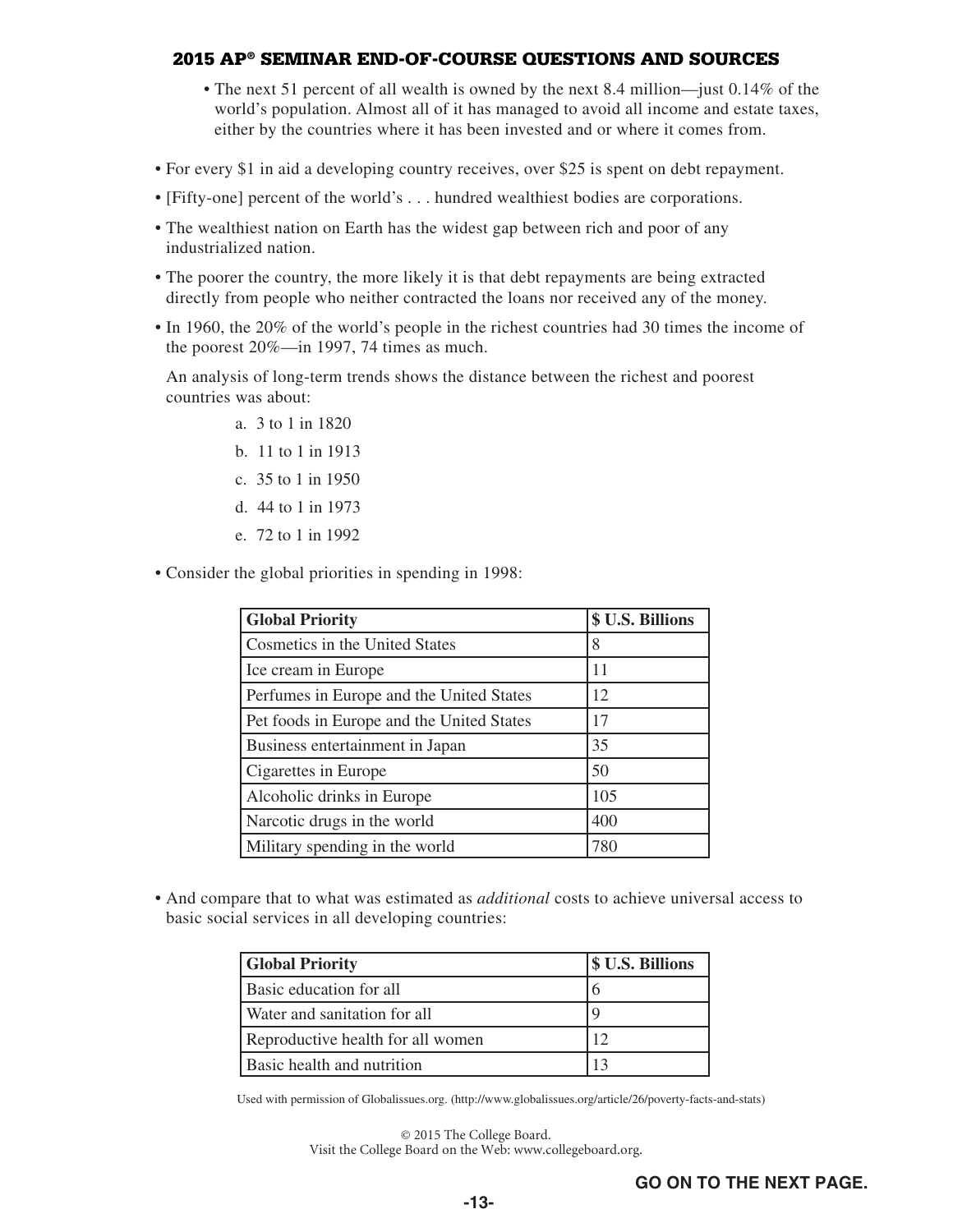## **Source C**

"Professional Middle-class Couple, 1927" by Adam Kirsch



What justifies the inequality That issues her a tastefully square-cut Ruby for her finger, him a suit Whose rumpled, unemphatic dignity Declares a life of working sitting down, While someone in a sweatshop has to squint And palsy sewing, and a continent Sheds blood to pry the gemstone from the ground, Could not be justice. Nothing but the use To which they put prosperity can speak In their defense: the faces money makes, They demonstrate, don't have to be obtuse, Entitled, vapid, arrogantly strong; Only among the burghers do you find A glance so frank, engaging, and refined, So tentative, so conscious of its wrong.

Photograph by August Sander, Professional Middle-class Couple [Bürgerliches berufstätiges Ehepaar] [Dr. A. Herbig, Jr., and His Wife, Cologne], Gelatin silver print, 21.9 x 17 cm (8 5/8 x 6 11/16 in.) Mounted (original beige mount): 42.2 x 33.8 cm (16 5/8 x 13 5/16 in.). The J. Paul Getty Museum, Los Angeles. © J. Paul Getty Trust. Poem used with permission of Adam Kirsch.